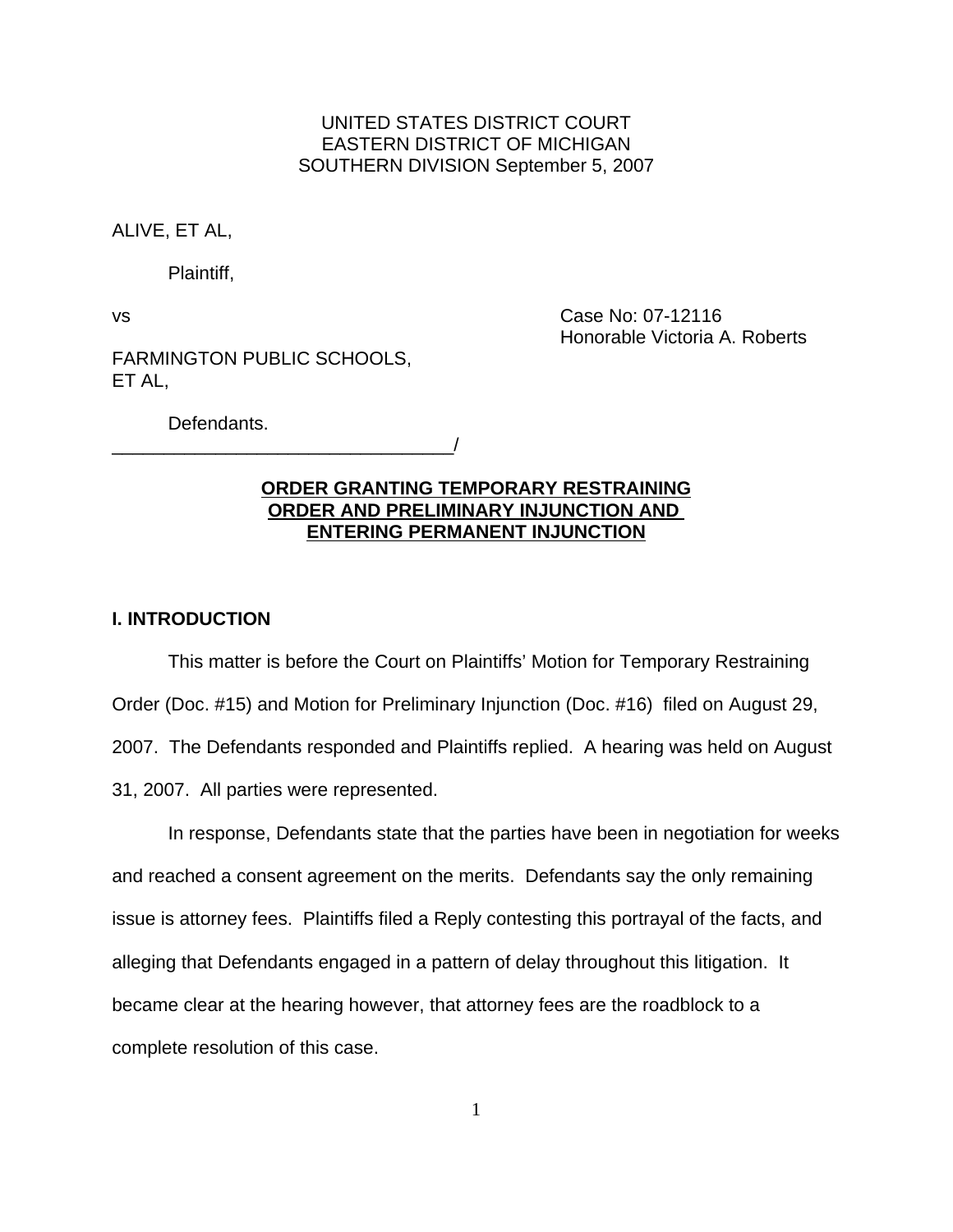#### **A. Findings of Fact**

This matter arises out of the differential treatment of a Christian bible study group, ALIVE, in Farmington High School ("Defendant"). ALIVE, an unincorporated student group, was formed by A.G. ("Plaintiff") (together "Plaintiffs) and another student at the same school (who has since graduated) in 2006. ALIVE's mission is to "encourage positive spiritual discussion among students in the school about Christianity, for students to learn more about the basic, major beliefs taught in the bible, and for students to pray for the needs of students, the school, the community, and the nation." Plaintiffs' Motion for a Temporary Restraining Order at 14. Later in 2006, Plaintiff A.G. and his friend sought formal recognition as an official school student group. *See id.*

On or about August 28, 2006, Plaintiff A.G. made a written request for recognition of ALIVE by the school as an official student group. *See id.* at 16*.*  Defendant Principal responded to the request by directing Plaintiff A.G. to submit a mission statement and by-laws for the proposed club to Defendant Assistant Principal. The request was denied. The parties next met to discuss the denial. At this meeting, Defendant staff said the denial was because of ALIVE's "religious viewpoint and content of its speech and meetings." *See id.* at 18. Plaintiff then informed Defendant Principal of the Federal Equal Access Act. Defendants offered to allow the group to meet, but without formal recognition by the school. In addition, Defendants refused to grant ALIVE either equivalent status or the privileges enjoyed by most other student groups. Plaintiffs say these refusals include:

1) Not being permitted to meet under the same terms and conditions as other student groups, including not being permitted to meet during the S.M.A.R.T. period (an activity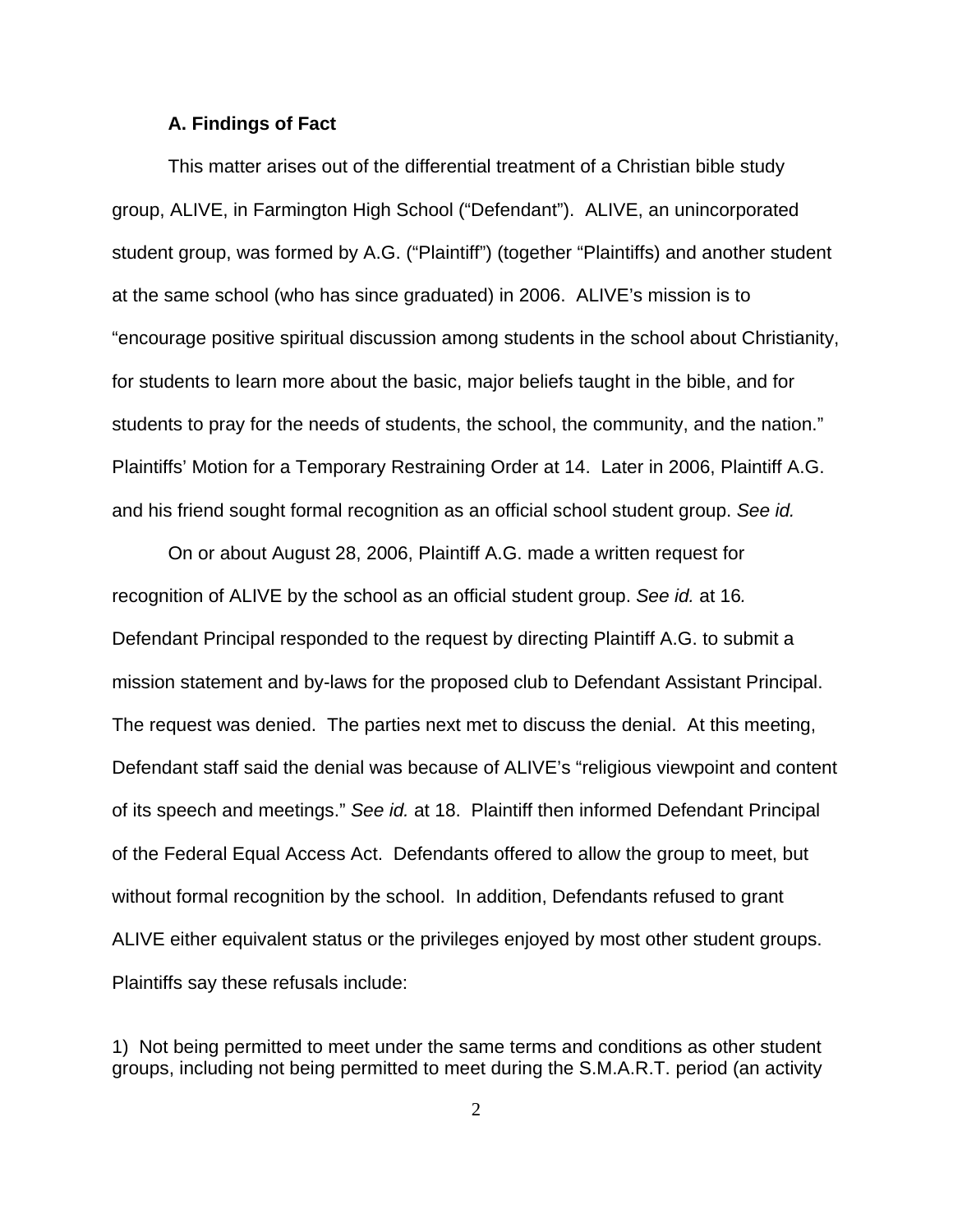time during the school day);

2) Not being allowed to advertise the group over the public address system;

3) Not being able to advertise on the school's bulletin boards;

4) Not being listed as a school group on the school's website;

5) Not being listed in the school's yearbook;

6) Not being able to use the school's photocopying machines; and

7) Not being permitted to have ALIVE announcements broadcast over the school's internal television network.

*See* Pl. Mo. TRO at 6.

After informing Plaintiff A.G. of these details, Defendant Assistant Principal suggested that Plaintiff A.G. and his friend advertise their group's meeting by wearing Tshirts in school with the time and place of the meetings. The Defendant Assistant Principal suggested doing the same with backpacks. *See id.* at 6.

The parties had additional meetings in which they discussed the merits of their case but were not able to resolve their differences. Plaintiffs' counsel sent Defendant Principal, Superintendent, and Board a letter requesting equal treatment under the Equal Access Act. Defendants failed to respond and Plaintiffs filed suit. The suit requests a Temporary Restraining Order requiring Defendants to provide the "same access, treatment, benefits, and privileges other noncurriculum-related student groups and clubs enjoy...." The suit requests all those things Plaintiffs allege Defendants refused them.

Although it is not clear from the information submitted to this Court that *all* student groups have *always* been given equal access to *all* of the privileges Plaintiffs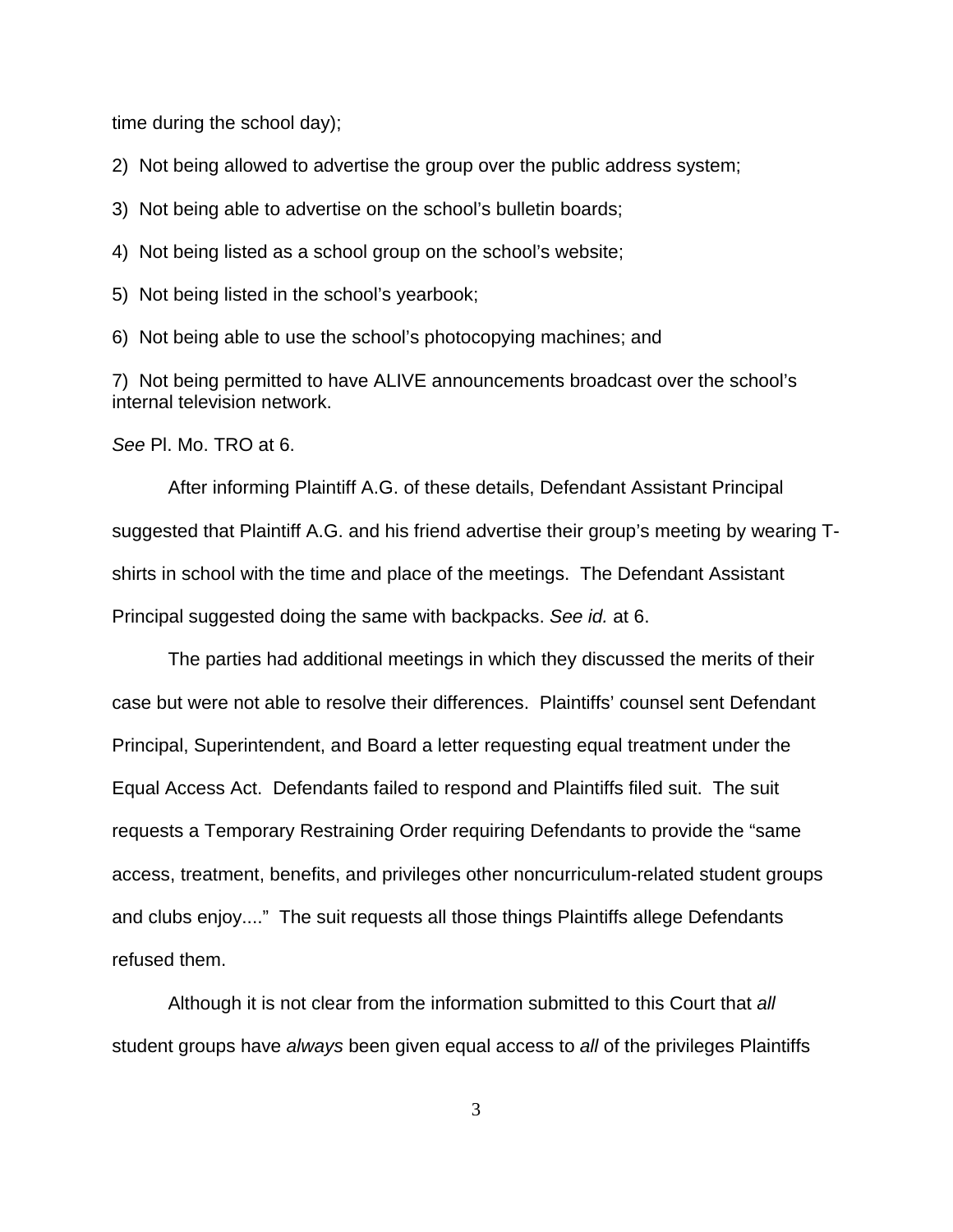seek, it is clear that Defendants granted at least one student organization at least one of these privileges during the time that ALIVE has been in existence, and that ALIVE has not been granted any of the privileges it seeks. *See* Pl. Mo. TRO at 17; Defendants' Answer to Complaint at 57.

Defendants continue to deny ALIVE these privileges. Plaintiffs assert that because the school year begins on September 4, 2007, they are entitled to a Temporary Restraining Order enjoining Defendant from continuing to exclude them from the privileges enjoyed by other student groups; or from treating ALIVE differently from the other student organizations because of its religious viewpoint.

### **II. STANDARD OF REVIEW**

This Court must determine whether Plaintiffs met their burden for issuance of a Temporary Restraining Order against Defendants. When deciding such motions, a district court must consider: (1) the plaintiff's likelihood of success on the merits; (2) whether the plaintiff could suffer irreparable harm without the injunction; (3) whether granting the injunction will cause substantial harm to others; and (4) the impact of the injunction on the public interest. *See Summit County Democratic Cent. & Executive Co, v. Blackwell,* 388 F.3d 547, 550-51 (6th Cir. 2004); *see also Connection Distributing Co. v. Reno*, 154 F.3d 281, 288 (6<sup>th</sup> Cir. 1998), *cert den.*, 526 U.S. 1087 (1999). No single factor is dispositive. The court must balance each factor to determine whether they weigh in favor of an injunction. *See id*. For the reasons stated below, this Court finds that the factors weigh in Plaintiffs' favor.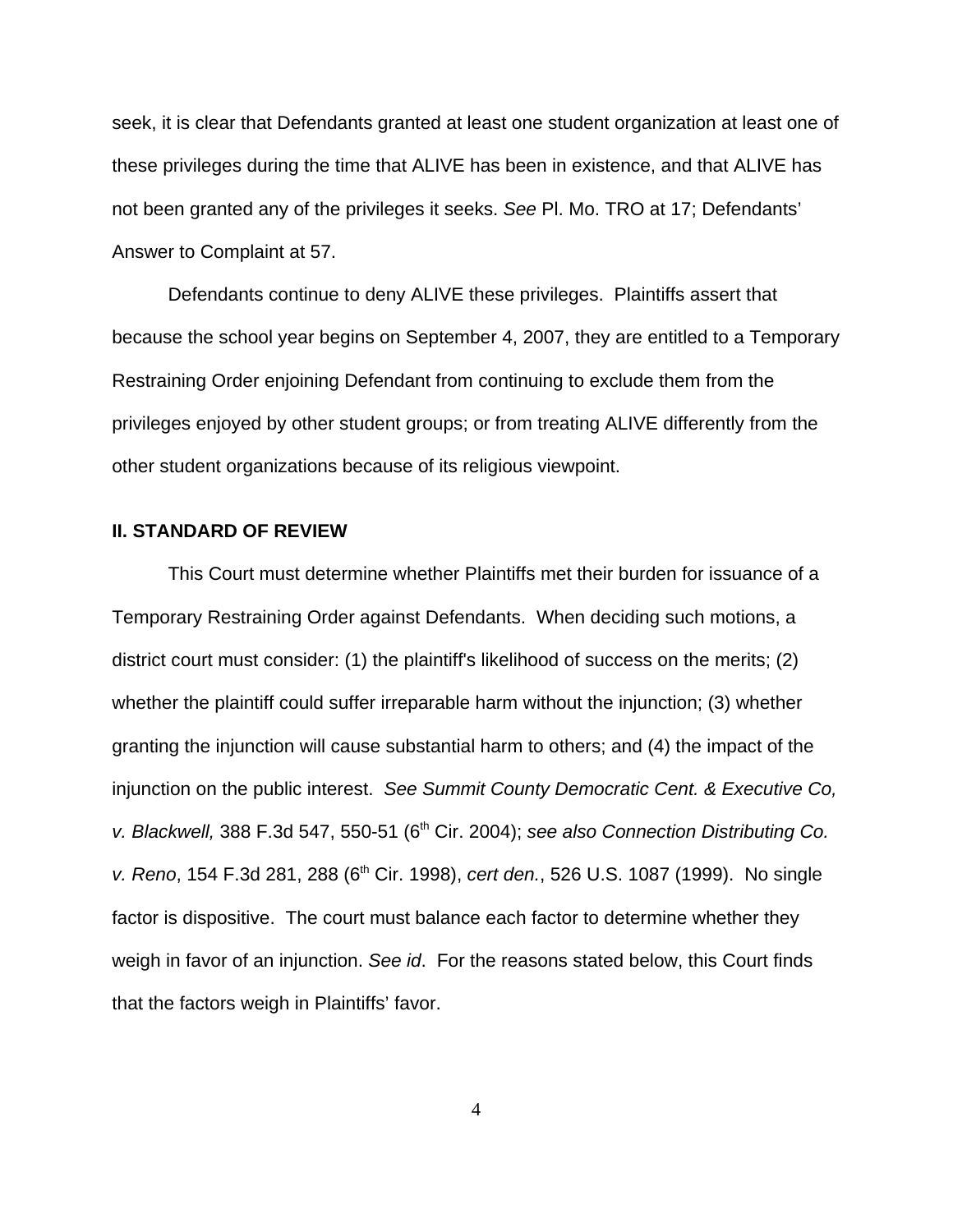#### **III. CONCLUSIONS OF LAW**

#### **A) Likelihood of Success on Merits**

Plaintiffs allege violation of the Federal Equal Access Act ("EAA"), Michigan Equal Access Act ("MEAA"), First Amendment, and Fourteenth Amendment. *See* EAA, 20 U.S.C. §§ 4071-4074; MEAA, MCL § 380.1299; U.S. CONST, amend. I; U.S. CONSt, amend. XIV. In *Bd. of Educ. v. Mergens*, 496 U.S. 226, 247 (1990), the Supreme Court found the EAA constitutional and declined to address whether constitutional provisions were violated. The case was decided on the statutory grounds of the EAA. As the Court discusses below, it is clear that Plaintiffs are likely to succeed on the merits of their statutory claim. Accordingly, this Court need not address the merits of Plaintiffs' constitutional claims. *See Boyd County High Sch. Gay Straight Alliance v. Bd. of Educ*., 258 F. Supp. 2d 667, 691 (E. D. Ky. 2003). *Id.* at n.2 ("The Supreme Court has continually suggested that lower courts should avoid reaching constitutional questions where possible."). *See also United States v. National Treasury Employees Union*, 513 U.S. 454, 478 (1995) (noting a "policy of avoiding unnecessary adjudication of constitutional issues"); *Bowman v. Tennessee Valley Auth.*, 744 F.2d 1207, 1211 (6th Cir. 1984) ("If we are able to decide this appeal on non-constitutional grounds we will do so and will not reach the First and Fifth Amendment issues.").

The EAA "guarantees public secondary school students the right to participate voluntarily in extracurricular groups dedicated to religious, political, or philosophical expressive activity protected by the First Amendment when other student groups are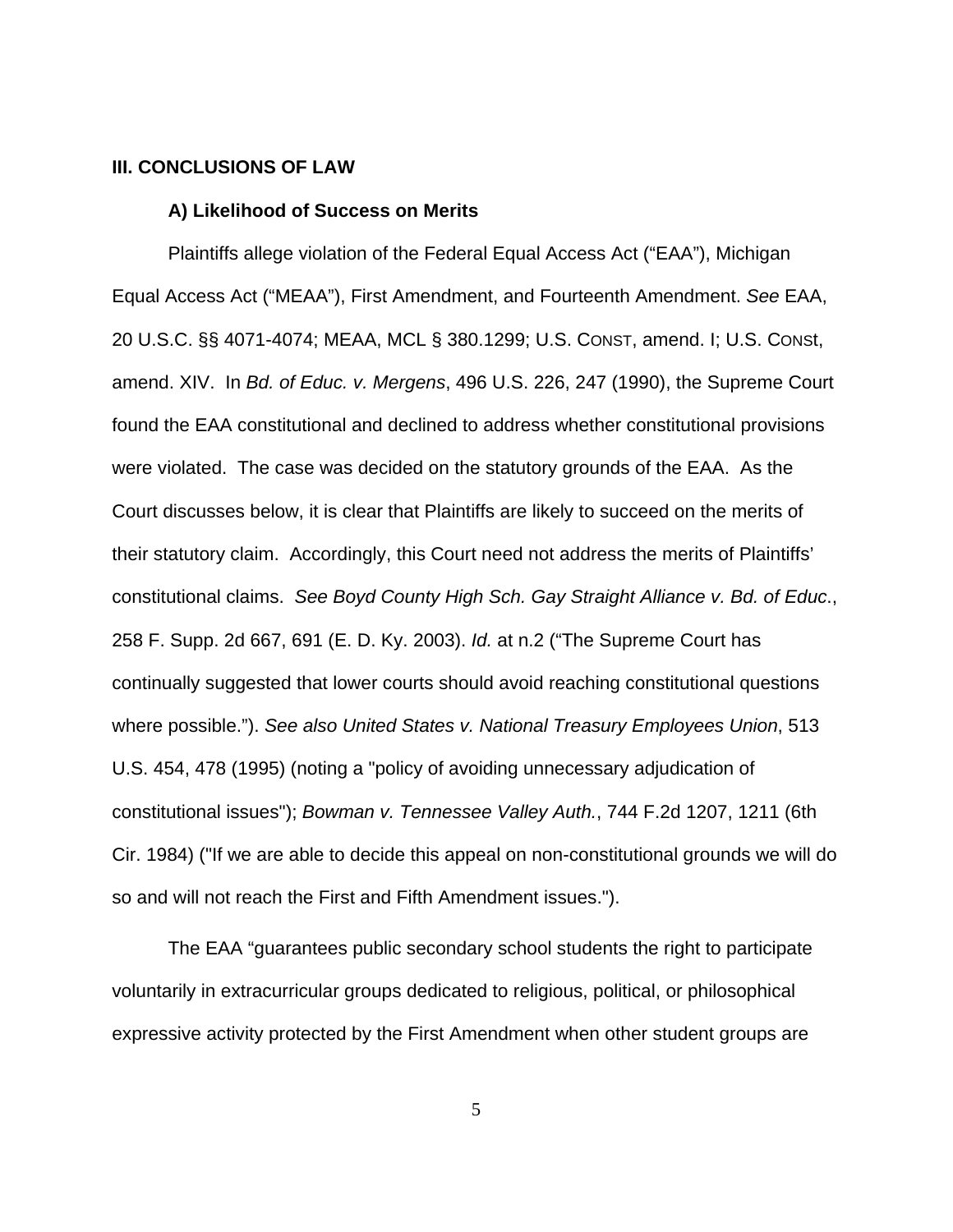given this right." *Prince v. Jacoby*, 303 F.3d 1074,1079 (9th Cir. 2002).

For the EAA to apply to a given school three conditions must be met: (1) the school must be a secondary school; (2) the school must receive federal funding; (3) the school must have established a "limited open forum" by allowing other noncurriculmrelated groups to "meet" on school premises. *See id.* at 1079. Conditions (1) and (2) are straightforward and there is no disagreement that Defendant school meets them. *See* Pl. Mo. TRO at 25 n.4.

Only "limited open forum" requires further explanation. The EAA defines "limited open forum" as when a public secondary school "grants an offering or opportunity for one or more noncurriculm-related student groups to *meet* on school premises during *noninstructional time*." 20 U.S.C. § 4071(b) (emphasis added). The statute further defines a "meeting" as "those *activities* of student groups which are permitted under a school's 'limited open forum' and are not directly related to the school curriculum." 20 U.S.C. § 4027(3) (emphasis added). Lastly, the EAA defines noninstructional time as "time set aside by the school before actual classroom instruction begins or after actual classroom instruction ends." § 4072(4).

Using these definitions, the Supreme Court held that if a public secondary school allows even "only one 'noncurriculum related student group' to meet, the Act's obligations are triggered." *See Mergens*, 496 U.S. at 236 (1990). Plaintiffs assert, and Defendants do not contest, that at least one "noncurriculum-related student group" has "met" at school and/or been granted the organizational privileges ALIVE now seeks. *See* Pl. Mo. TRO at 25 n.4. Once within the purview of the EAA, a school must not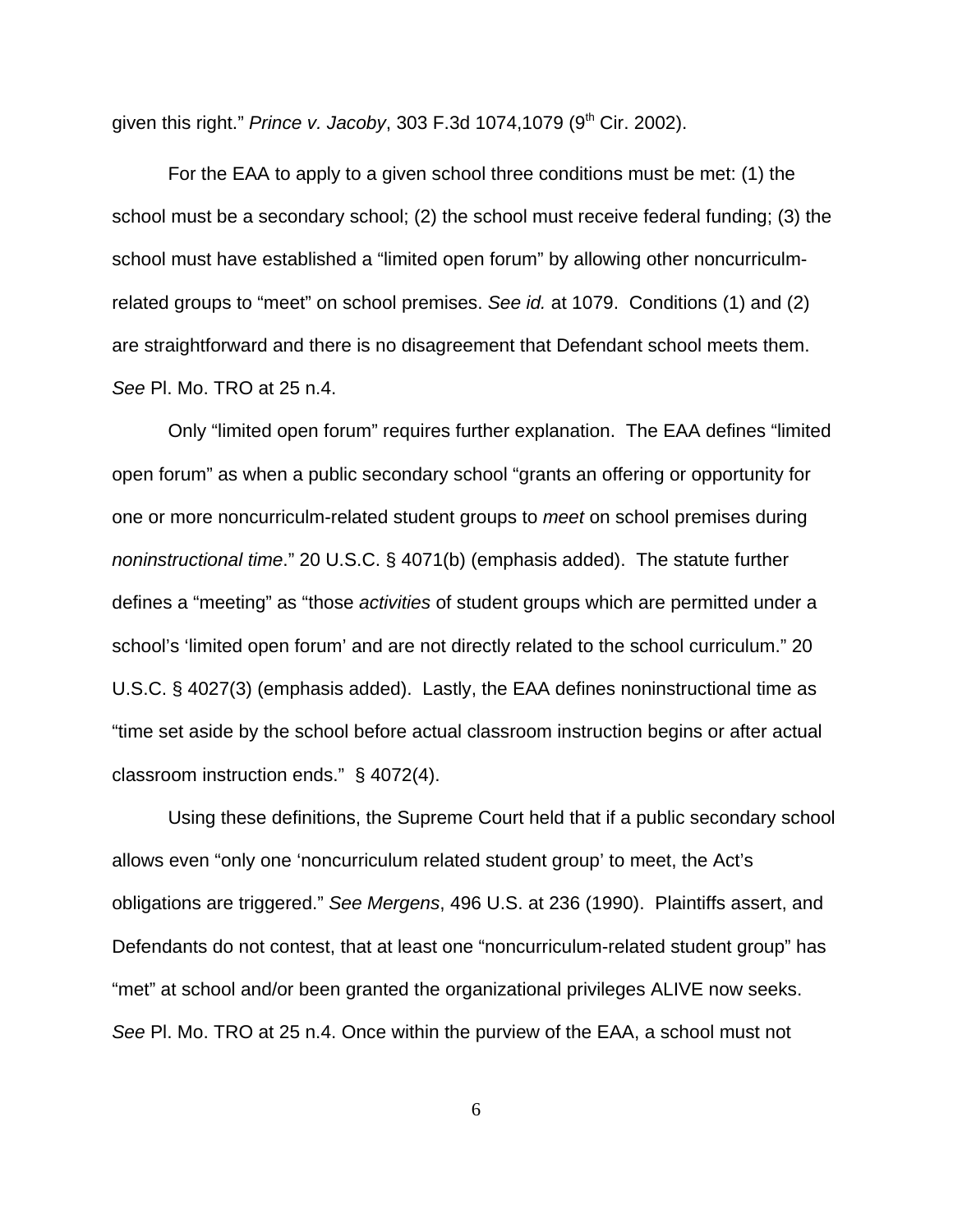"deny other clubs, *on the basis of the content of their speech*, equal access to meet on school premises during noninstructional time." *See id. Mergens*, 496 U.S. at 236 (emphasis added).

It appears clear that ALIVE has been treated differently than other student groups "on the basis of" the religious content of their speech. Accordingly, this Court is faced with only one arguable legal question before it. That question is what "equal access" to "meet" requires the school to provide to Plaintiffs under the EAA.

 Pointedly, the text of the EAA requires only that schools falling under the purview of the EAA allow religious student groups "equal access" to "meet." The question is not a mere technicality because the Plaintiffs request more than just the ability to "meet;" they request other privileges that Defendants granted to at least one other organization. Indeed, the Plaintiffs request "the same access, treatment, benefits, and privileges other noncurriculum student groups and clubs enjoy at Farmington High School." Pl. Mo. TRO at 6.

Although in its seminal decision on the EAA the Supreme Court held that it was a violation for a school subject to the EAA to deny official status to a student group based on its religious viewpoint, it did not elaborately define the ultimate outward limit of the protections required by "equal access...to meet." *See Mergens*, 496 U.S. at 247. However, it is likely that the Supreme Court considers equal access to the "student activities program" as well as "access to the school newspaper, bulletin boards, the public address system, and the annual Club Fair" to be within the purview of the requirement of "equal access...to meet." The Court specifically noted that these privileges were bestowed by the grant of "official" status when it found that denial of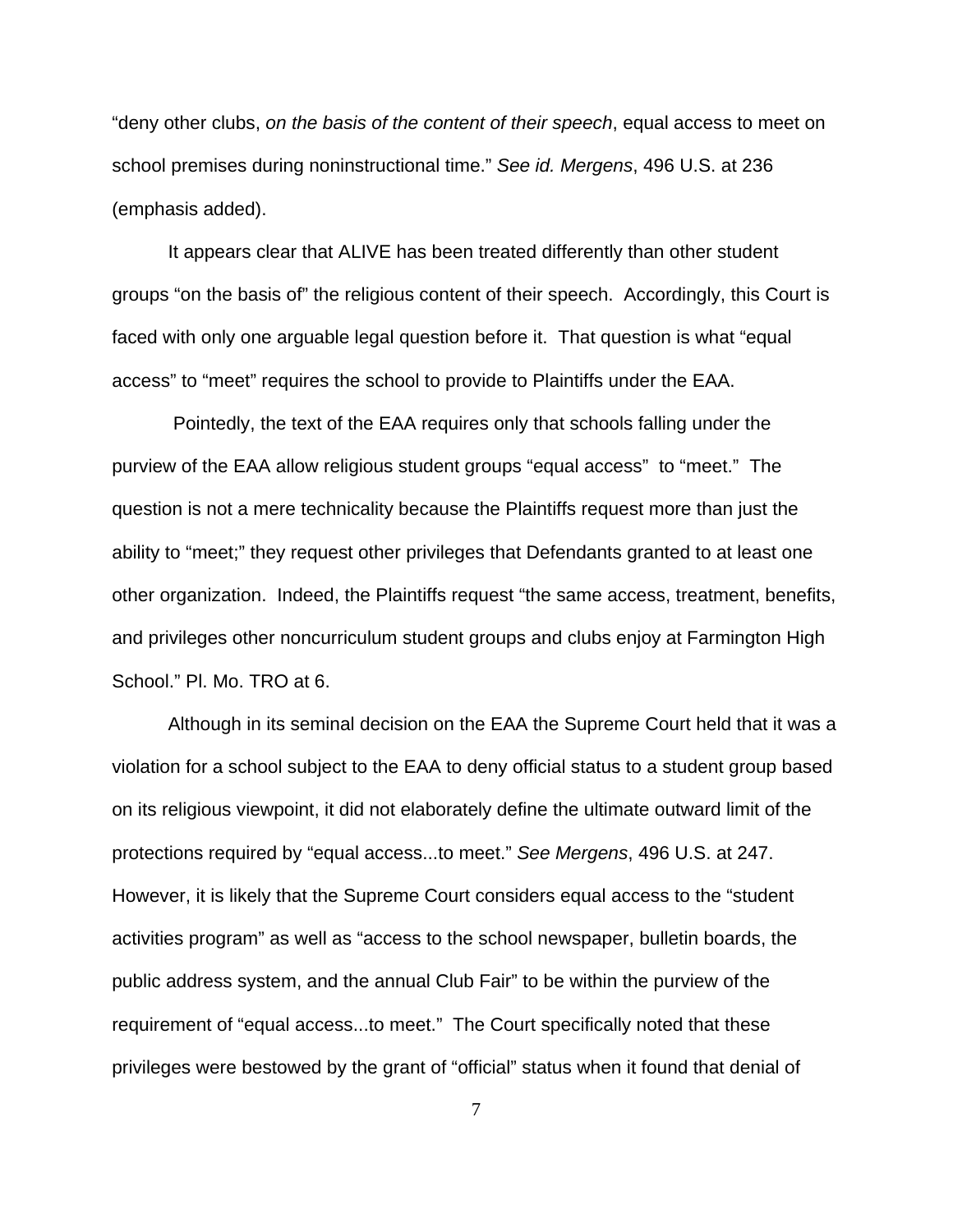such status would violate the EAA. *Id*.

Subsequent to *Mergens*, the Ninth Circuit held that the plain language of the EAA lends itself to broad construction. *See Prince v. Jacobsy*, 303 F.3d 1074 (9<sup>th</sup> Cir. 2002). The court found that "[t]he disjunctive prohibition renders the denial of equal access *or* fair opportunity *or* discrimination unlawful." *Id.* at 1080 (emphasis in original). Similarly, the court found that "the term 'equal access' means what the Supreme Court [has said in other contexts]....religiously-oriented student activities must be allowed under *the same terms and conditions* as other extracurricular activities, once the secondary school has established a limited open forum." *Id.* at 1080 (emphasis added).

Relying on *Prince* and *Mergens*, a more recent district court in the Sixth Circuit held:

Equal access 'to meet' is broadly defined under the EAA to include *all activities in which student groups are permitted to engage* in a particular school...once a court determines that a limited open forum has been created because school access has been provided to at least one noncurriculumrelated group, the access afforded *must be equal to that provided to all groups*, both curricular and noncurricular.

*Boyd County High Sch. Gay Straight Alliance v. Bd. of Educ*., 258 F. Supp. 2d 667 (E.

D. Ky. 2003) (emphasis added).

A district court in another Circuit reached a similarly broad interpretation. *See Colin ex rel. Colin v. Orange Unified Sch. Dist.*, 83 F. Supp. 2d 1135, 1147 (C. D. Cal. 2000) ("[The school]...must give Plaintiffs *all the same rights and privileges* that it gives to other student groups. Once recognized, student groups are permitted to meet on campus during noninstructional time, publicize the group at [activity fairs], post flyers, make announcements over the public address system, and have a group picture in the yearbook.") (emphasis added); *Id.* at 1149 ("Alliance must be permitted access to the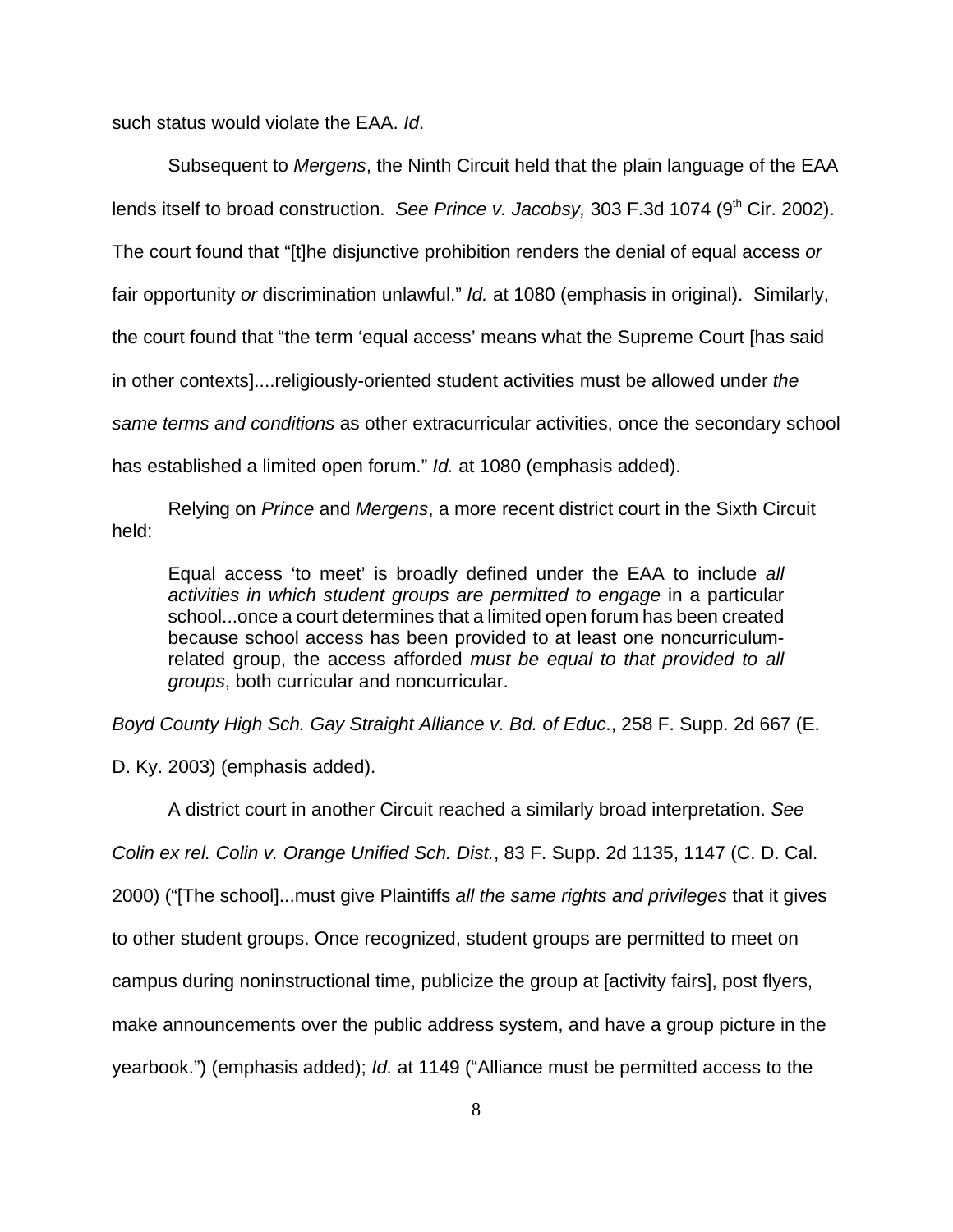school campus *in the same way* that the District provides access to all clubs, including the Christian Club and the Red Cross/Key Club.") (emphasis added).

Common sense dictates a liberal interpretation of the scope of "access to... meet." Furthermore, the definition of "meeting" in the statute is undeniably broad. The definition does not simply contain a description of different kinds of traditional meetings, but is defined as all "those *activities* of student groups which are permitted under a school's limited open forum and are not directly related to the school curriculum." § 4072(3) (emphasis added).

Given these precedents, this Court finds that Plaintiffs are likely to succeed on the merits of each of the matters they seek to do at the high school, and their general request that they be provided the "same access, treatment, benefits, and privileges other noncurriculm-related student groups and clubs enjoy." Pl. Mo. TRO at 6.

This Court notes the textual similarity of the MEAA to the EAA, and finds that Plaintiffs are also likely to succeed on the merits of their state law claim. This finding weighs heavily in favor of issuance of the temporary restraining order.

#### **B) Irreparable Harm**

Plaintiffs argue they will be irreparably harmed as soon as school begins on September  $4<sup>th</sup>$  if a temporary restraining order does not issue:

Without injunctive relief, plaintiffs will continue to suffer irreparable injury to their constitutional and statutory rights throughout his school year. They will not receive equal access and they will be unable to fulfill their mission of encouraging positive spiritual discussion in the school about Christianity....

Pl. Mo. TRO at 31. In a plurality opinion, the Supreme Court held that "[l]oss of First Amendment freedoms, for even a minimal period of time unquestionably constitutes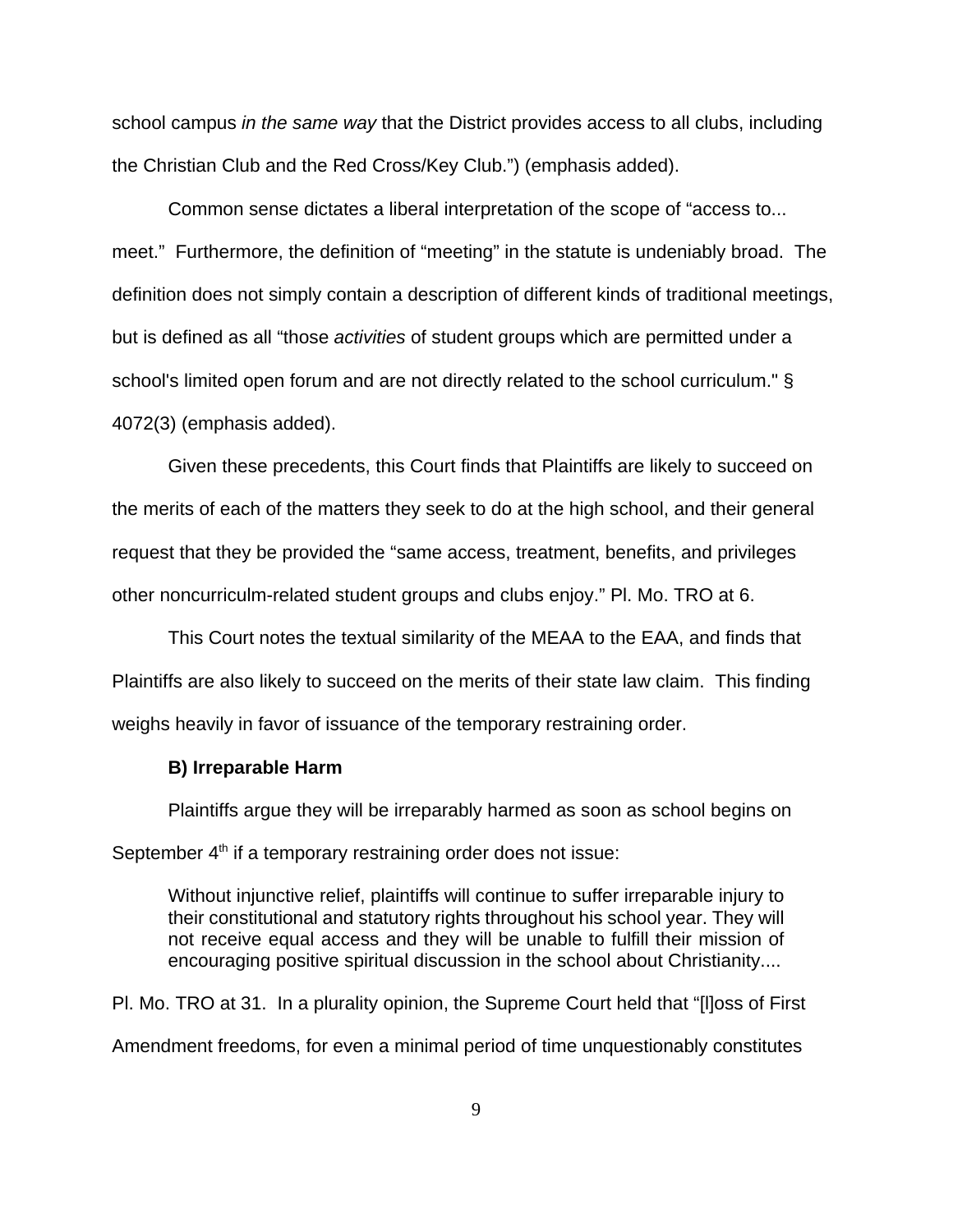irreparable injury." *Elrod v. Burns*, 427 US 347, 373. The EAA also protects expressive

liberties, and harm to these liberties must be weighed as well. *See Hsu by & Through*

*Hsu v. Roslyn Union Free Sch. Dist. No. 3*, 85 F.3d 839, 872 (2d. Cir. 1996).

Examination of case law applying this principle and specifically analyzing "irreparable

harm" arising from violations of EAA is instructive.

When considering the question of a preliminary injunction where First

Amendment rights are at stake, special consideration is required:

When a party seeks a preliminary injunction on the basis of the potential violation of the First Amendment, the likelihood of success on the merits often will be the determinative factor.... [I]t is well-settled that First Amendment freedoms, for even minimal periods of time, unquestionably constitute irreparable injury....Thus, to the extent that Connection can establish a substantial likelihood of success on the merits of its First Amendment claim, it also has established the possibility of irreparable harm as a result of the deprivation of the claimed free speech rights. Likewise, the determination of where the public interest lies also is dependent on a determination of the likelihood of success on the merits of the First Amendment challenge because 'it is always in the public interest to prevent the violation of a party's constitutional rights.

*Connection Distrib. Co. v. Reno, 154 F.3d 281, 288 (6<sup>th</sup> Cir. 1998).* 

In a case cited by Plaintiffs, the court held "the denial for one year (now two years) of the right to pray in an after-school Bible group...also constitutes 'irreparable injury....'[The Plaintiffs] are entitled to the issuance of a preliminary injunction so that the injury will cease." *See Hsu,* 85 F.3d at 872. Similarly, in *Colin ex rel. Colin v. Orange Unified Sch. Dist*., 83 F. Supp. 2d 1135 (C. D. Cal. 2000) (relying on *Hsu* and *Burns*), the court found irreparable injury where "[plaintiffs] had already missed an entire semester of [access]" and found that it was "a significant portion of the time that they will spend in high school." *Id.* at 1449. The court further noted that "[b]ecause Zetin is a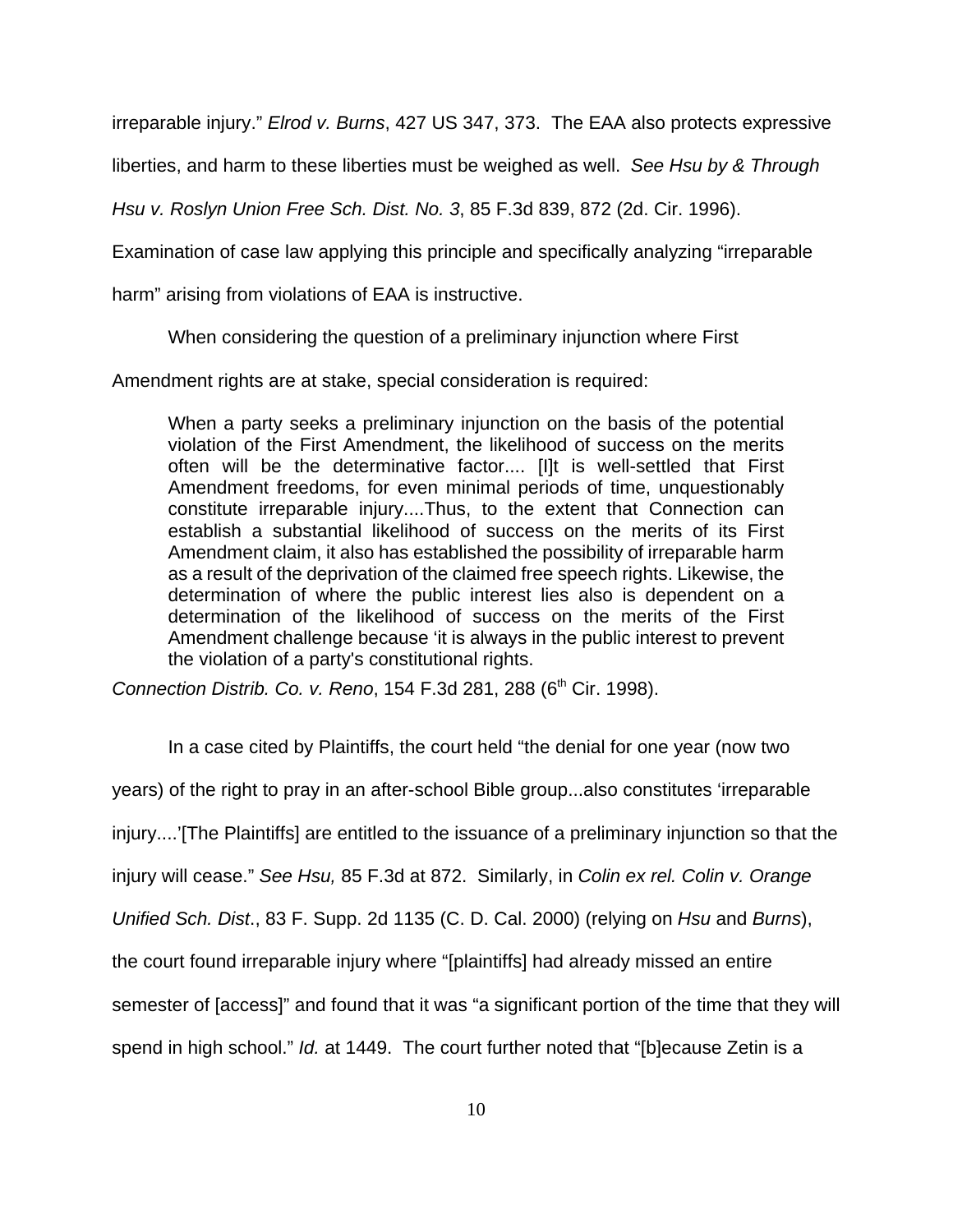junior, she has only a year and a half left before she graduates. By the time this matter is resolved in court, Zetin may have graduated." *Id.* The court concluded:

Without official recognition for nearly *six months*, the students have not had the same privileges as other student groups and have been burdened by having to meet across the street from their school. Thus*, even without the presumption of irreparable harm in the area of free speech*, the urgency of this matter and the inadequacy of legal remedies mandates preliminary relief. *Id.* at 1150 (emphasis added).

Citing *Hsu* and *Colin*, *Boyd* found irreparable harm where "Plaintiffs [had] been prevented from meeting for more than three months of [the semester]." *Boyd*, 258 F. Supp. at 692. As was also discussed in *Colin* the court noted "[b]ecause two Plaintiffs (Fannin and McClelland) are seniors and three Plaintiffs (Alcorn, Carter, and Duarte) are juniors, by the time this matter is resolved on the merits, these five Plaintiffs may have graduated and would therefore receive no benefit." *Id.*

Given that Plaintiffs have been denied equal access to the school in violation of the EAA based on their religious viewpoint since at least October 31, 2006, and given the three month and semester long time spans in *Colin* and *Boyd*, this Court holds that Plaintiffs will be irreparably harmed without the requested injunction. The reliance in *Colin* and *Boyd* on the possibility of the harm and/or litigation extending past the graduation of the students further supports this conclusion. Like the students in *Colin,* and like some of the students in *Boyd*, Plaintiff A.G. is a Junior who may graduate before this matter is concluded.

### **C) Harm to Others or Public Interest**

This Court agrees with Plaintiffs that the peaceful exercise of rights cannot be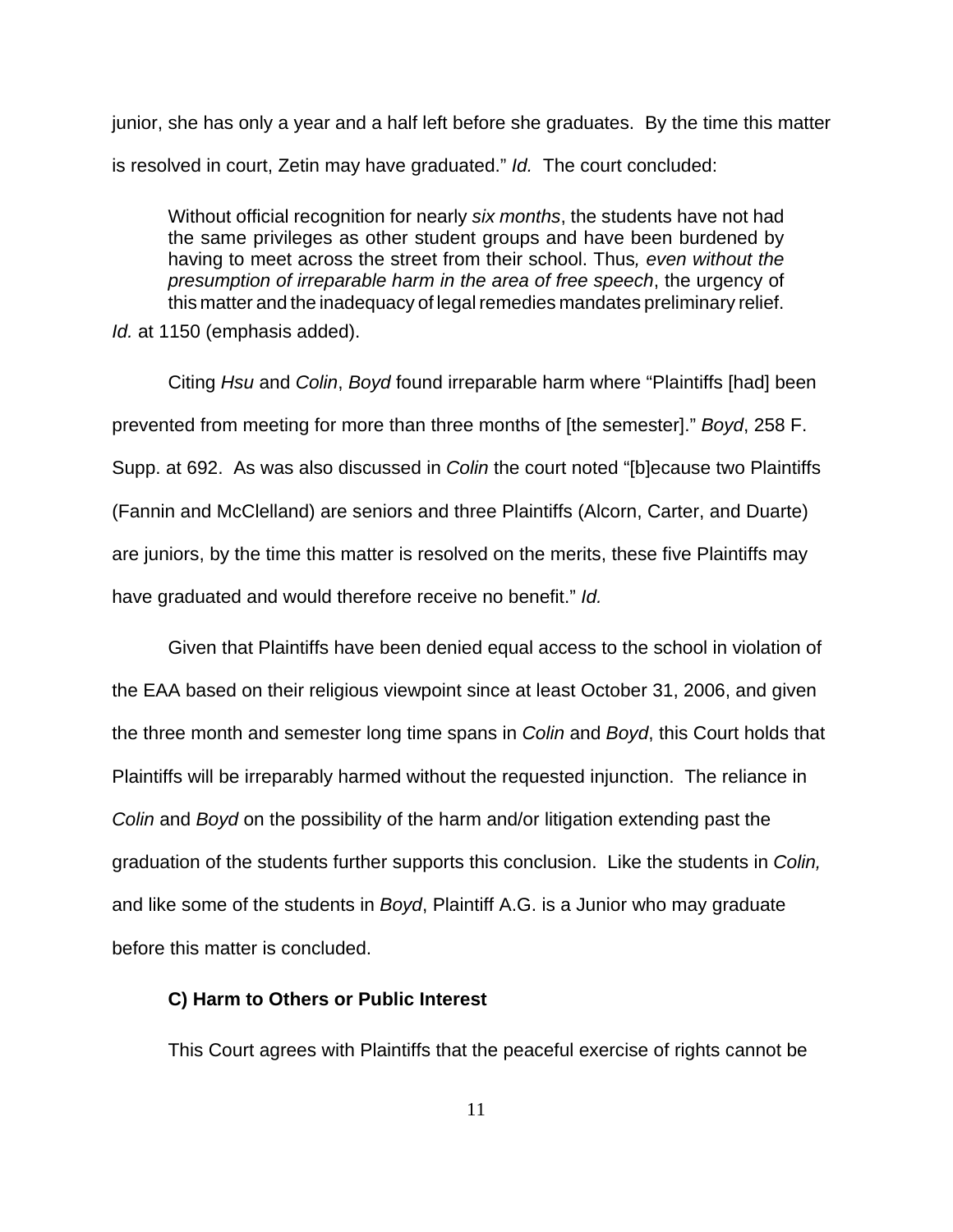considered harmful to others. *See Connection*, 154 F.3d at 288. Given the similarity of the right protected by the EAA to constitutional First Amendment rights, this court relies on G& V Lounge, Inc. V. Michigan Liquor Control Comm'n, 23F.3d1071, 1079 (6<sup>th</sup> Cir. 1994), to hold that enforcement of Plaintiffs' valid statutory rights is in the public interest.

#### **D) Weighing the Equities**

Weighing the equities and finding: (1) a likelihood of success on the merits; (2) that irreparable harm will befall Plaintiffs absent an injunction; (3) that an injunction will not harm others or the public interest; (4) the increased importance of the merits when expressive rights are at issue, this Court finds that a Temporary Restraining Order/Preliminary Injunction is justified. At the hearing, the parties agreed that since the only remaining issue is attorney fees, entry of a Permanent Injunction is appropriate.

#### **E) Bond Not Required**

This Court finds that bond is not required. In making this finding, the Court relies on the holding in *Boyd*; Plaintiffs are likely to succeed on the merits and compliance by Defendants will not cause monetary risk or harm to them. *See Boyd*, 258 F. Supp. at 693.

## **IV. CONTENT AND SCOPE OF INJUNCTION**

For the reasons set forth above, Plaintiffs' Motions are **GRANTED.** The Court enters this as its Permanent Injunction, based on its Findings of Fact and Conclusions of Law.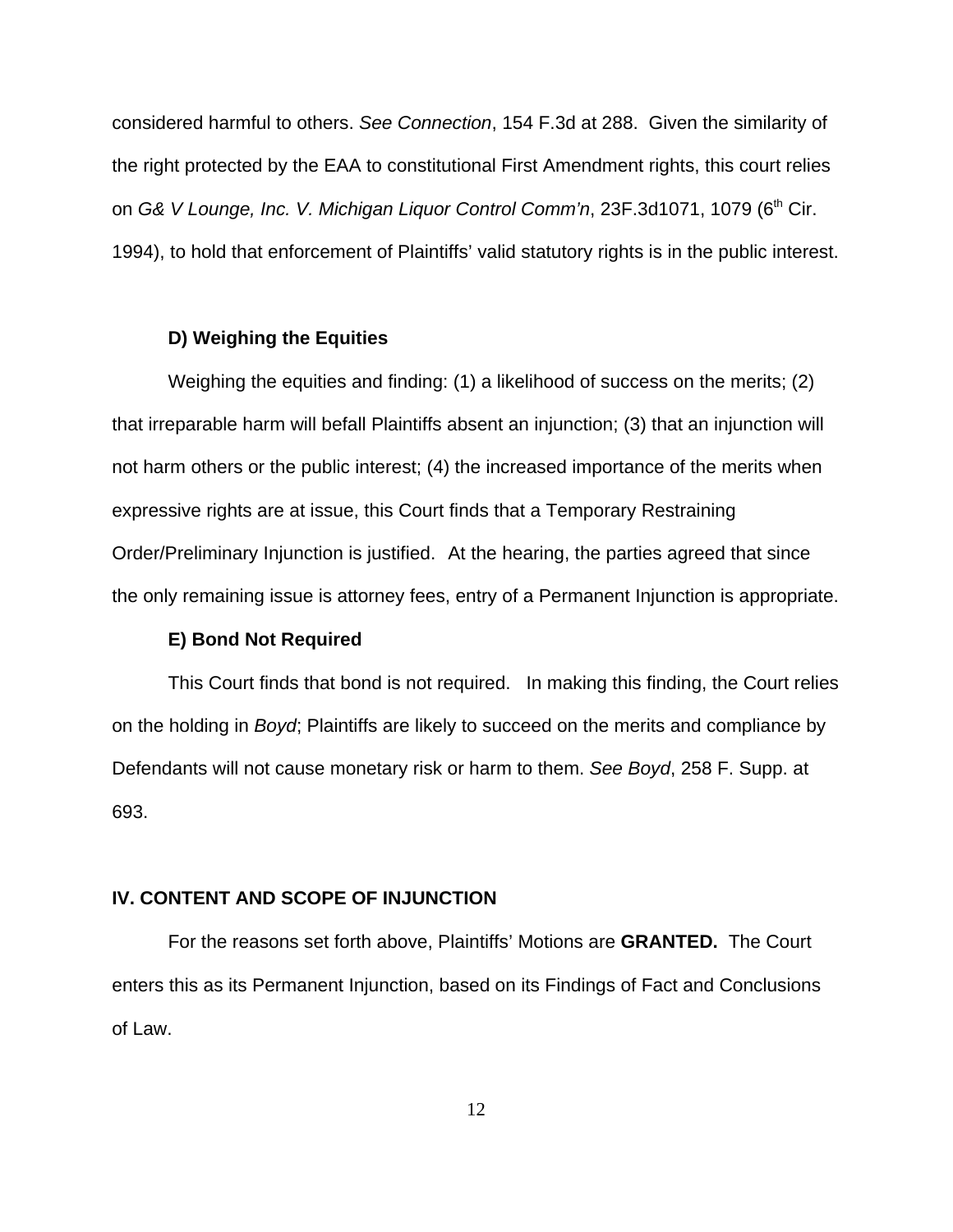Defendants must:

(1) Allow ALIVE to meet under the same terms and conditions as other noncurriculum-related student groups, including use of the S.M.A.R.T. period if it is still part of the school schedule;

(2) Allow ALIVE to advertise its meetings over the public address system;

(3) Allow ALIVE to advertise its meetings on the school's bulletin boards;

(4) Allow ALIVE to be listed as a school group on the school's website;

(5) Allow ALIVE to be listed in the school's yearbook;

(6) Allow ALIVE to use the school's photocopying machines;

(7) Allow ALIVE to have announcements broadcast over the school's internal television network;

(8) Generally provide ALIVE with the same access, treatment, benefits, and privileges other noncurriculum-related student groups and clubs enjoy;

(9) Refrain from singling out ALIVE for selective enforcement of school policies regarding noncurriculum-related student groups; and

(10) Refrain from unlawfully or maliciously taking adverse action against Plaintiff A.G., ALIVE, or club members for their participation in, or support for, ALIVE.

This Permanent Injunction is binding upon "the parties to this action, their

officers, agents, servants, employees, and attorneys, and upon those persons in active

concert or participation with them who receive actual notice of this order by personal

service or otherwise." FED. R. CIV. P. 65(d).

# **IT IS ORDERED.**

s/Victoria A. Roberts Victoria A. Roberts United States District Judge

Dated: September 5, 2007